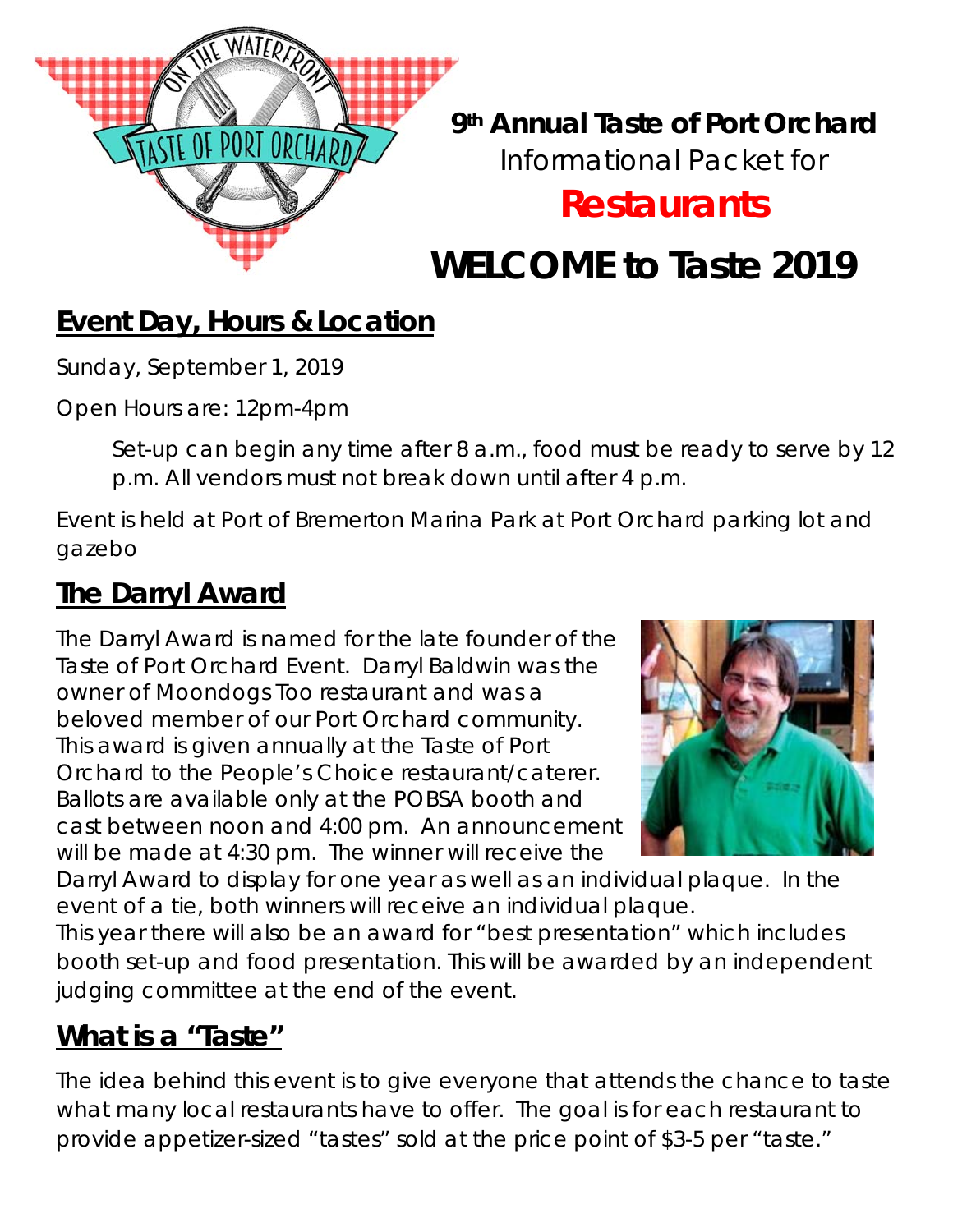Many restaurants have had success offering bundled items, such as \$4 per item or all three for \$10, but please refrain from serving full meals so people will be able to sample more than one restaurant. Portion size is crucial, please stick to the spirit of the event when determining your menu.

#### **Application, Fees & Registration**

\$50 application fee must be received with application by August 15, 2019. All fees must be paid in advance and are non-refundable. Fees and application can be found on the POBSA website: www.pobsa.com.

You must be an operating and licensed restaurant or caterer and a copy of your food catering permit should be with you and readily available if the health district requests to see it the day of the event. A food vendor application from the Health Department will be required, and fees for this permit must be paid with the Health Department.

Food must be prepared in a commercial kitchen. Every employee, volunteer or helper must have a food handlers permit and must have a copy with them onsite. They are available at www.kitsappublichealth.org. Go to "Information" then "food safety" then you will see "food worker cards."

You must provide proof of insurance naming the Port Orchard Bay Street Association and its agents and volunteers as an additional insured in the amount of a minimum \$1,000,000 liability insurance **WITH YOUR APPLICATION.** 

#### **Booth/Location Details**

Booth location (space #) will be assigned to you the morning of the event.

You will be provided a 12x12 booth space: please keep all awnings inside your allotted area, there will be a communal tent for seating.

Participants must bring their own tent, cooking equipment, cooking and serving utensils, coolers, tables, chairs, paper towels, trash containers, water and any sanitation and supplies.

You are required to bring a fire extinguisher and set up a handwashing station.

Please note that no water, electricity, refrigeration or waste services are provided. You must remove and dispose of your trash at the end of the event.

**Bring at least \$300 in small bills for change**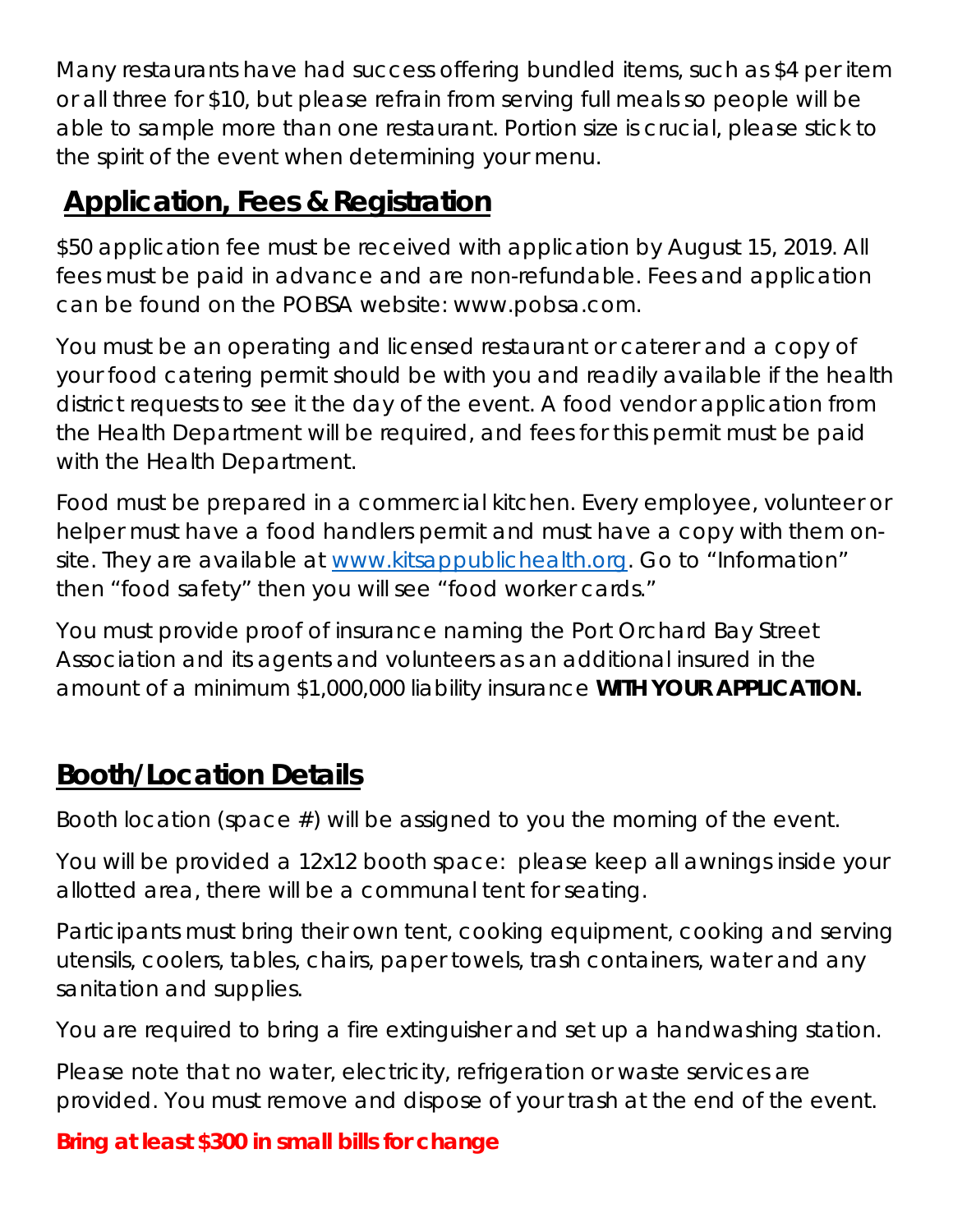# **All vendors must be able to accept credit/debit card payments.**

#### **Set Up/Tear Down**

You may Set up as early as 8 a.m. You may access your booth with a vehicle only until 11:00 a.m. Please plan accordingly. Vehicles must be moved away from the area by 11:00 a.m.

After 11:00 a.m. you may use a handcart to get equipment to your space. Please be cautious as you transport items through the parking area. You will be able to access the space again with a vehicle between 4:30 p.m. and 5 p.m. to break down your booth. Please wait until the cones have been removed and the signal is given to begin breaking your booth down.

Area must be cleaned up at the end of the event. All equipment must be removed from the premises by 6 p.m. Please clean up any trash that is within or surrounding your booth. All trash should be carried out and disposed of.

#### **Restrictions**

No alcoholic beverages, loud music, televisions or other sound devises are allowed.

Participants are not allowed to advertise outside their booth space using "rovers," flyers or sandwich boards, nor may they "rove" with food items at any time.

Any changes or additions are only allowed with pre-approval by POBSA.

### **Contractual Obligation by Applicant**

Signature on application form verifies agreement to all rules and regulations.

Compliance with the rules and regulations set forth by the taste of Port Orchard, the City of Port Orchard, Kitsap County and any WA State applicable Fire Department and Health District permits.

Compliance with State and Federal laws including but not limited to required permits and fees.